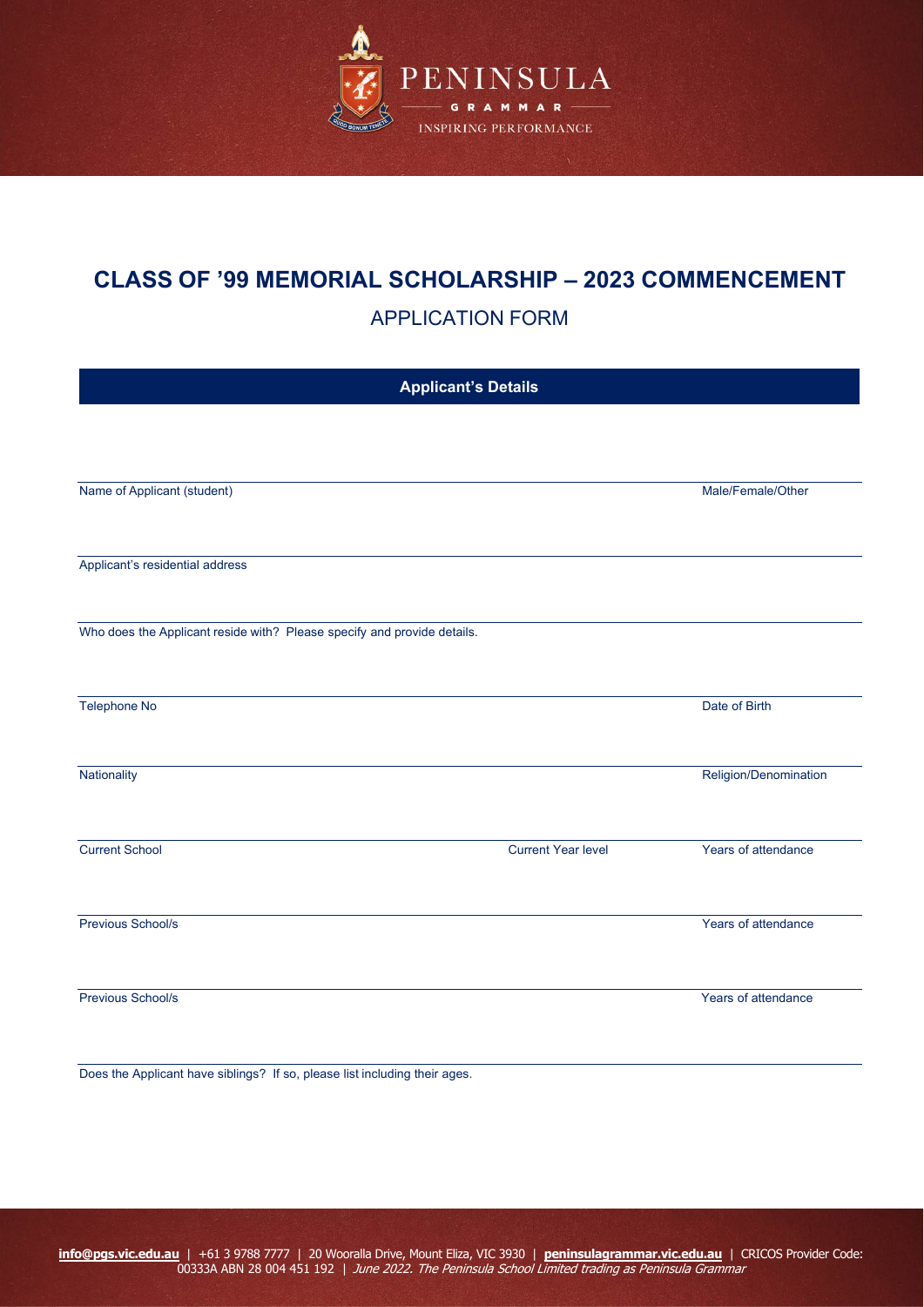

## **Supporting Documents**

Please provide the following:

#### **1. Copies of School Reports:**

- Year 9 or 10 mid-year report (if available) dependant on the year level you are applying for
- Year 8 and 9 end of year reports (Year 9 report only relevant for Year 11 entry.)
- NAPLAN results Years 7 and 9

### **2. Information regarding academic achievements:**

Copies of any academic awards, competition results etc.

#### **3. Information regarding co-curricular interests and achievements:**

Please provide information about the Applicant's interests and achievements, including in the areas of music, performing arts, sport, debating etc. Please also provide information on any community service and leadership roles the Applicant has undertaken.

#### **4. Any other information that you consider may be relevant to your application.**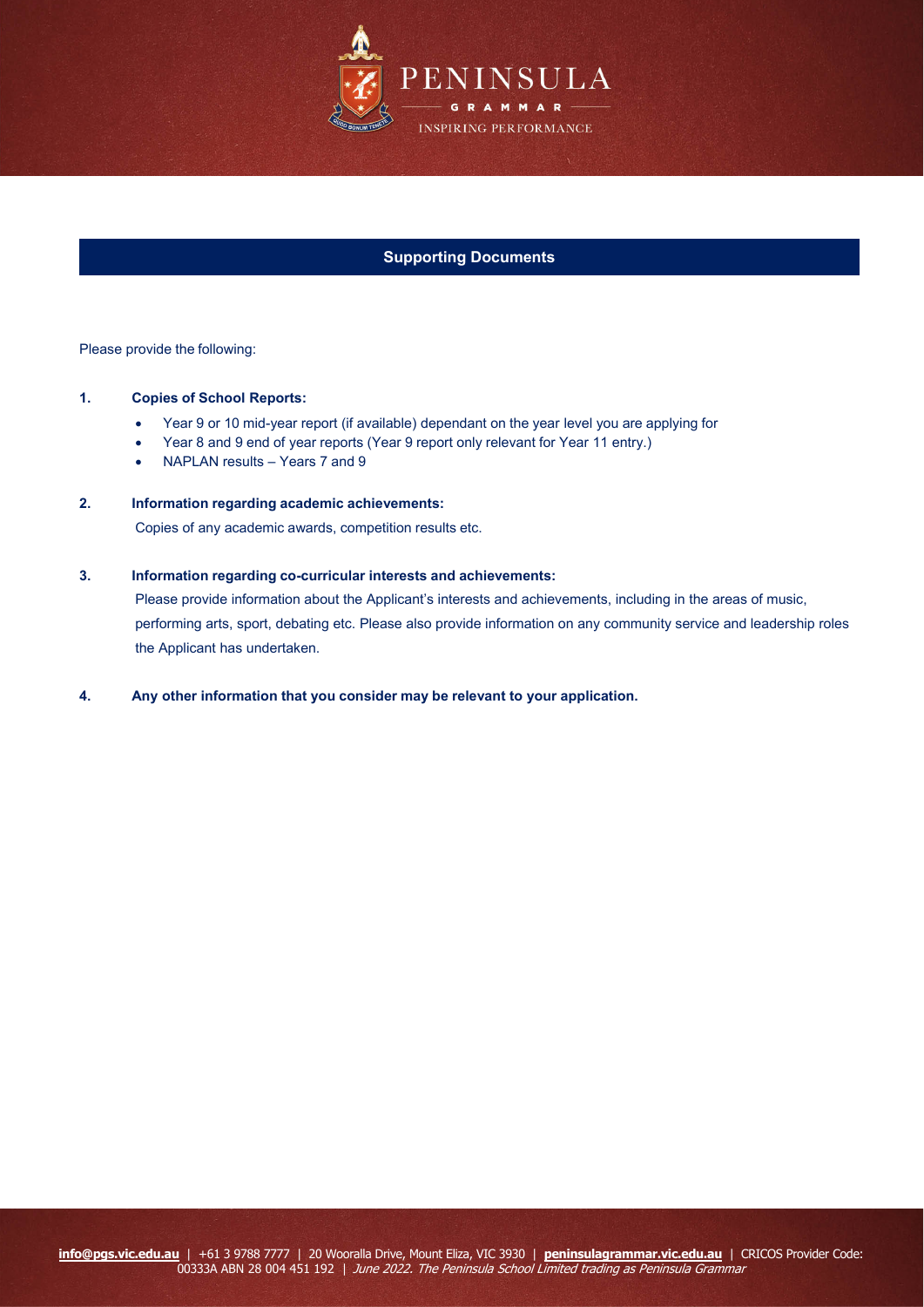

| <b>Parent/Caregiver Details</b> |                  |                                   |                  |  |  |
|---------------------------------|------------------|-----------------------------------|------------------|--|--|
| <b>Caregiver 1</b>              |                  | <b>Caregiver 2</b>                |                  |  |  |
| Title<br><b>First Name</b>      | <b>Last Name</b> | <b>Title</b><br><b>First Name</b> | <b>Last Name</b> |  |  |
| <b>Residential Address</b>      |                  | <b>Residential Address</b>        |                  |  |  |
| Town/Suburb                     | Postcode         | Town/Suburb                       | Postcode         |  |  |
| <b>Mailing Address</b>          |                  | <b>Mailing Address</b>            |                  |  |  |
| Town/Suburb                     | Postcode         | Town/Suburb                       | Postcode         |  |  |
| Telephone - Home                | <b>Mobile</b>    | Telephone - Home                  | <b>Mobile</b>    |  |  |
| Email - Home                    |                  | Email - Home                      |                  |  |  |
| Occupation                      |                  | Occupation                        |                  |  |  |
| Employer's Name                 |                  | Employer's Name                   |                  |  |  |
| Employer's Address              |                  | Employer's Address                |                  |  |  |
| Telephone - Work                | Fax              | Telephone - Work                  | Fax              |  |  |
| Email - Work                    |                  | Email - Work                      |                  |  |  |
| Relationship to Student         |                  | Relationship to Student           |                  |  |  |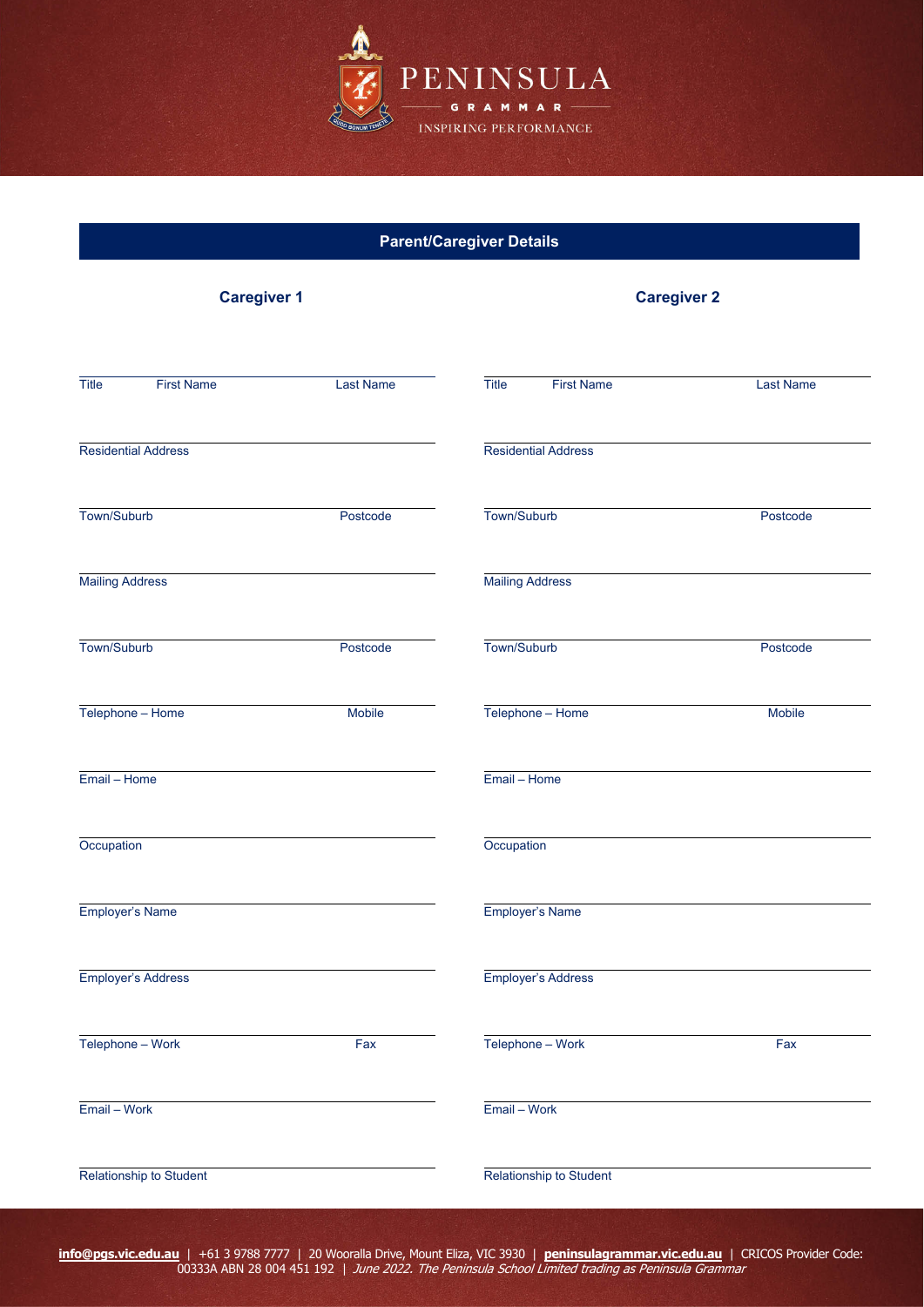

### **Referees**

Please provide details of two referees who can support this application. The Referees must have known the Applicant for at least two years. You are also welcome to provide written references.

**1. Academic Referee –** eg. school Principal, teacher.

Name of Referee **Relationship to Applicant** Phone no & email address

**2. Character Referee** – eg. sports coach, Chaplain, community group leader.

Name of Referee Relationship to Applicant Phone no & email address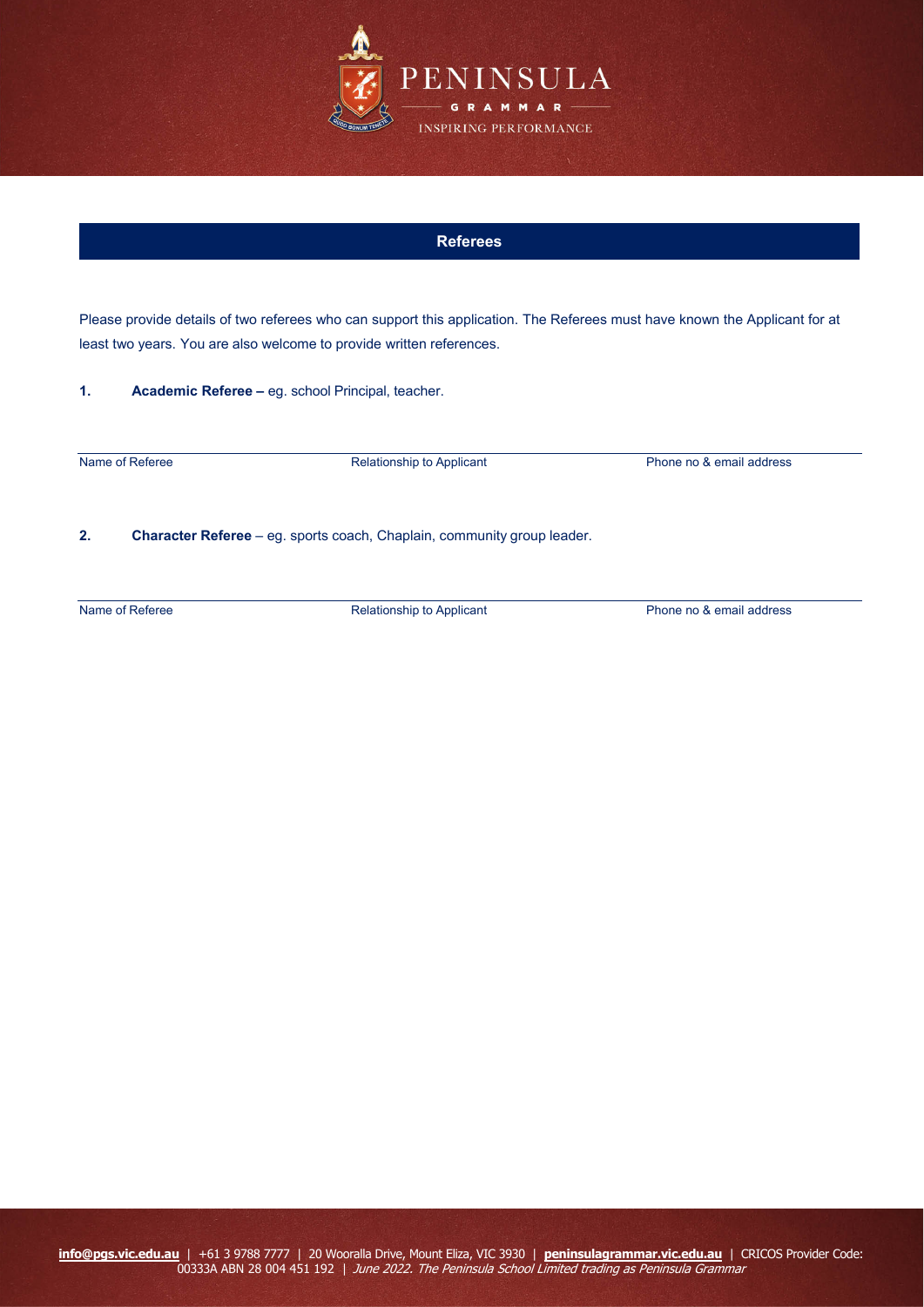

# **Applicant's Statement**

The Applicant must attach a statement to this application setting out why he or she would be a good candidate for this Scholarship and why he or she wishes to attend Peninsula Grammar.

This should be in the Applicant's own words and handwriting, and comprise no more than 500 words.

# **Scholarship Conditions**

The Applicant and the Caregivers acknowledge that the Scholarship entails certain conditions:

- The Scholarship recipient and their Caregivers consent to participation in occasional media releases or events promoting the School and/or the Scholarship. The recipient may opt out of this requirement by written notice to the School.
- If the recipient leaves Peninsula Grammar before the completion of their education to attend another school, the Scholarship is not portable to another school and will be withdrawn in this event. No payment or other consideration in lieu of the unexpired portion of the Scholarship will be provided to the recipient.
- The Scholarship is tenable for a student commencing in Year 10 or Year 11 in 2023 until the completion of Year 12. Continued eligibility of the Scholarship will be assessed by the School at the completion of the 2023 (and, if applicable, the 2024) school year, based on continued general excellence and the recipient's conduct.
- The Applicant must be an Australian citizen, an Australian permanent resident or holder of a permanent humanitarian visa.
- The Applicant's family must demonstrate financial need, and it is the intention of the Scholarship that the family would not otherwise be able to afford Peninsula Grammar's fees.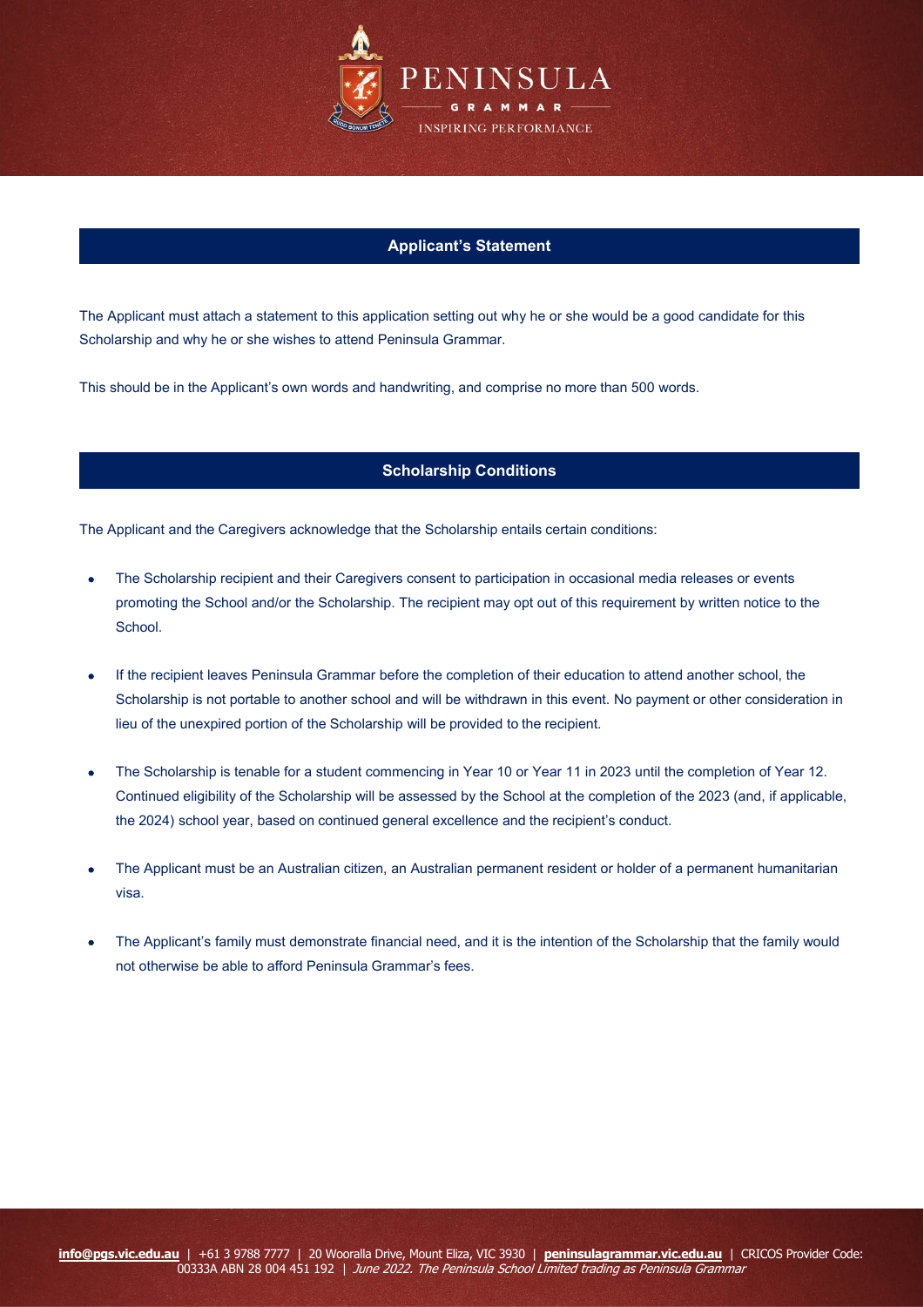

# **Confidential Financial Statement**

This Scholarship is means-tested, and intended for families who could not otherwise afford Peninsula Grammar's fees. For this reason, we require the following financial statement to be provided.

**Please also provide copies of the Caregivers' tax returns and ATO tax assessment notices for the most recent financial year, if available.**

Please be assured we will treat this information in the strictest confidence. Please note that providing inaccurate or inadequate financial information may be detrimental to your application.

Mortgage/Rent (total monthly payment) Other loan/credit card repayments (total monthly payment)

Other expenditure eg: school fees, living expenses etc.

Assets – please list all major assets, including real estate, cars etc. Value of asset

Combined family income per annum

Is there any further information about your family's financial situation that may be relevant to this application? Please provide details.

**The School reserves the right to request further evidence, including a statutory declaration, from the Caregivers regarding their financial circumstance**

Asset Value of asset

Asset Value of asset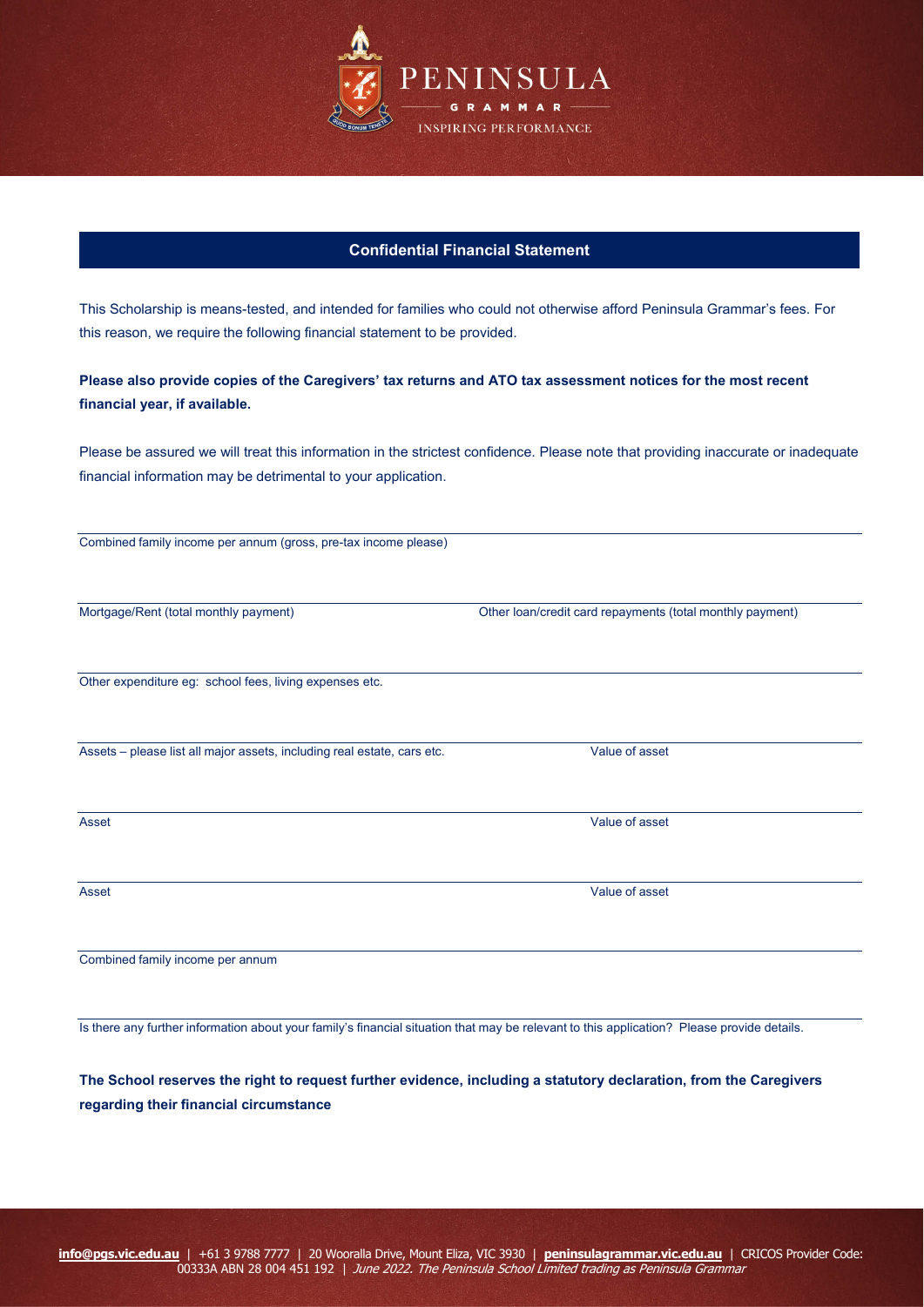

## **Family Circumstances**

- 1. Unless the School is supplied with a Court Order or written authorisation signed by both Caregivers which provides otherwise, the School will proceed and act on the basis that each of the Applicant's Caregivers has equal rights and responsibilities in relation to the Applicant.
- 2. Unless information to the contrary is provided below, the Caregivers represent to the School that they are the sole legal guardians of the Applicant and are authorised to enrol the Applicant at the School, and to make ongoing decisions regarding the Applicant.
- 3. The Caregivers will immediately provide written notice to the School detailing any change which may occur in the Applicant's family circumstances, in addition to written consent from any other legal guardian of the Applicant to the Applicant's enrolment, or continued enrolment. The Caregivers indemnify the School against any legal liability which may ensue from a misrepresentation under, or any breach of, this clause by the Caregivers. The School may:
	- a. refuse to enrol; or
	- b. suspend or terminate the enrolment of
- 4. The Applicant if the Principal has been provided with information which he considers to be inadequate or inaccurate regarding legal guardianship of the Applicant.
- 5. The School may require the Caregivers to provide a statutory declaration regarding the legal guardianship of, or access to, the Applicant.

Please provide any further relevant information about the family's circumstances.

| <b>Signed by the Caregivers/Parents this</b> | Date |
|----------------------------------------------|------|
|----------------------------------------------|------|

**Caregiver 1 Caregiver 2**